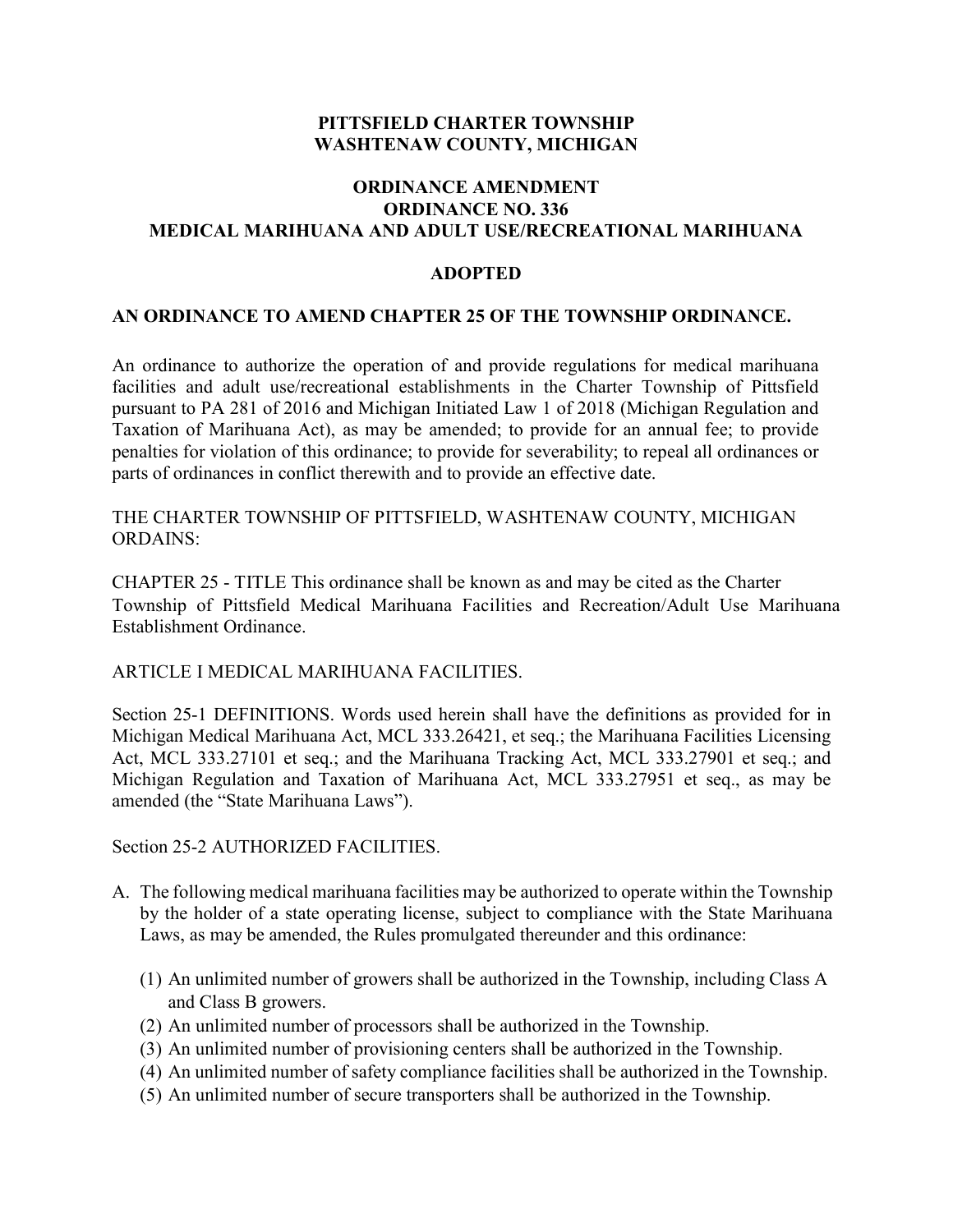- B. After receiving all required Township zoning approval, Applicants shall submit a marihuana permit application, any required supporting materials, including the Applicant's social equity/inclusion program, and the fee to the Clerk's Office.
- C. The Clerk's Office will grant the marihuana facility licensing permit and execute an Attestation for the Applicant to submit to the state.
- D. An Applicant shall provide proof that the Applicant has received a state operating license for the medical marihuana facility in the Township, to the Clerk's Office.
- E. If an Applicant fails to obtain a state operating license within one year of receiving attestation from the Clerk, the Township permit shall be automatically cancelled by the Clerk. The Township Board shall have the authority to extend the deadline to obtain full authorization for up to two additional six-month periods on written request of the applicant, which must be made at least 30, but not more than 45 days prior to the automatic cancellation, upon the reasonable discretion of the Township Board finding good cause for the extension.

## Section 25-3 REGULATIONS FOR OPERATION.

- A. An authorized medical marihuana facility shall only be operated within the Township by the holder of a state operating license issued pursuant to the State Marihuana Laws, as may be amended, and the Rules promulgated thereunder. The facility shall only be operated as long as the state operating license remains in effect.
- B. Prior to operating an authorized medical marihuana facility within the Township pursuant to a state operating license, the facility must comply with all applicable zoning regulations. The facility shall only be operated as long as it remains in compliance with all applicable zoning ordinance regulations.
- C. Prior to operating an authorized medical marihuana facility within the Township pursuant to a state operating license, the facility must comply with all Township construction and building ordinances, all other Township ordinances specifically regulating medical marihuana facilities, and generally applicable Township police power ordinances. The facility shall only be operated as long as it remains in compliance with all such ordinances now in force or which hereinafter may be established or amended.
- D. An authorized medical marihuana facility shall consent to inspection of the facility by Township officials and the Pittsfield Township Police Department during hours of operation to verify compliance with this ordinance.
- E. If at any time an authorized medical marihuana facility violates this ordinance the Township Board may request that the state revoke or refrain from renewing the facility's state operating license. Once such state operating license is revoked or fails to be renewed the Clerk shall cancel the Township authorization.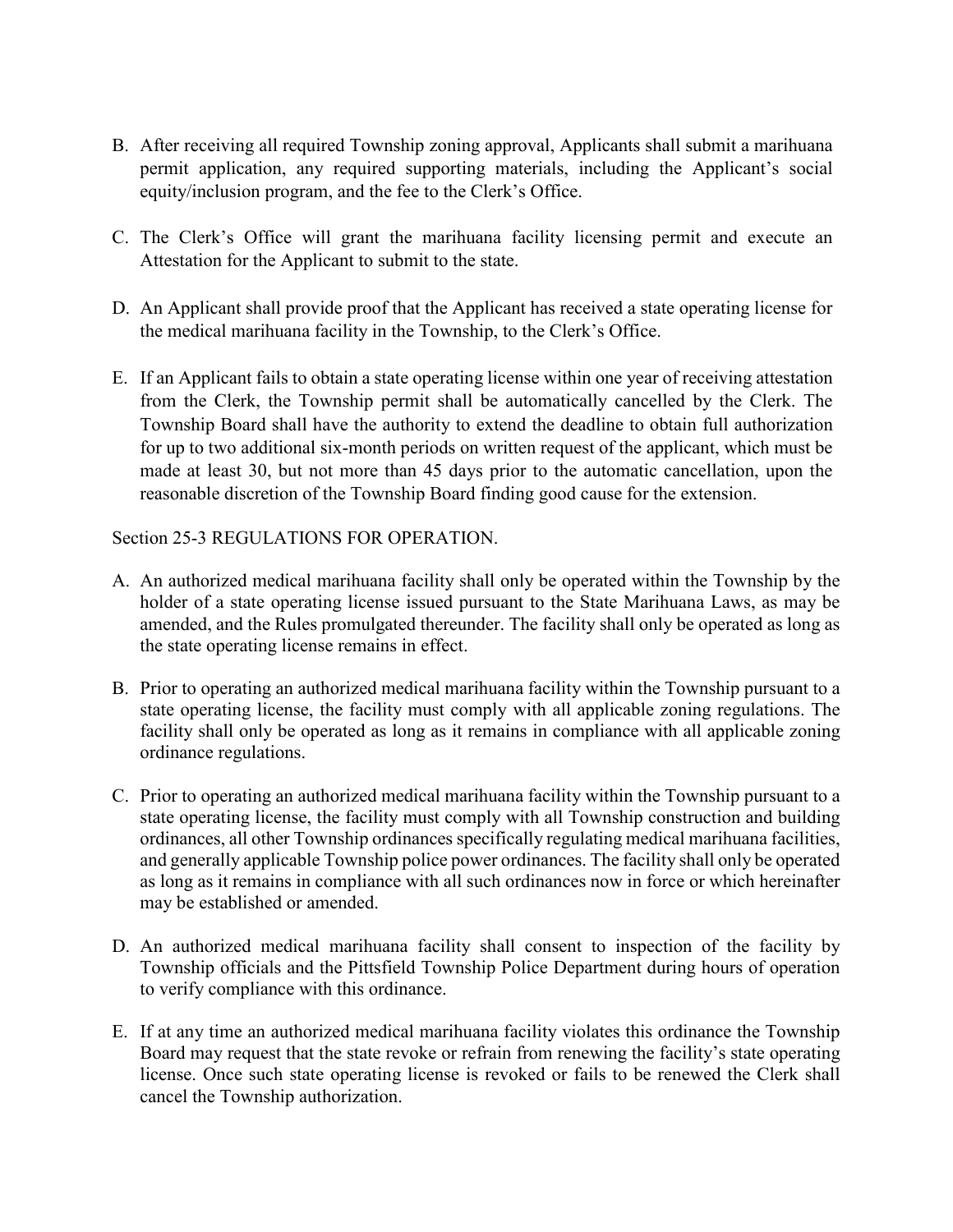- F. It is hereby expressly declared that nothing in this ordinance be held or construed to give or grant to any authorized medical marihuana facility a vested right, license, privilege or permit to continued authorization from the Township for operations within the Township.
- G. The Township expressly reserves the right to amend or repeal this ordinance in any way including, but not limited to, complete elimination of or reduction in the type and/or number of authorized medical marihuana facilities authorized to operate within the Township.

Section 25-4 ANNUAL FEE; ANNUAL CERTIFICATION. There is hereby established an annual nonrefundable Township medical marihuana facility fee in the amount of \$5,000, for each authorized medical marihuana facility within the Township, to help defray administrative and enforcement costs associated therewith. An initial annual medical marihuana facility fee of \$5,000 shall be payable at the time of application for Township authorization and thereafter the same amount shall be payable each year by the anniversary of the date of full Township authorization to operate the medical marihuana facility. Together with the annual medical marihuana facility fee, each authorized medical marihuana facility must certify, on a form provided by the Township, that no material information has changed since the most recent application or certification provided by the facility, or detailing changes in material information. This certification must include Applicant's self-reported conformance with its social equity/inclusion program, or amendments to its social equity/inclusion program. For purposes of this ordinance, material information includes but is not necessarily limited to information relating to ownership, criminal or other legal violations, and any other information which the State of Michigan requires to be reported by marihuana facilities.

## Section 25-5 VIOLATIONS AND PENALTIES; ADMINISTRATION AND ENFORCEMENT.

- A. Any person who disobeys, neglects or refuses to comply with any provision of this ordinance or who causes, allows or consents to any of the same shall be deemed to be responsible for the violation of this ordinance. A violation of this ordinance is deemed to be a nuisance per se.
- B. A violation of this ordinance is a municipal civil infraction, for which the fines shall not be less than \$100 nor more than \$500 for the first offense and not less than \$250 nor more than \$500 for subsequent offenses, in the discretion of the Court. For purposes of this section, "subsequent offenses" means a violation of the provisions of this ordinance committed by the same person within 12 months of a previous violation of the same provision of this ordinance for which said person admitted responsibility or was adjudicated to be responsible. The foregoing sanctions shall be in addition to the rights of the Township to proceed at law or equity with other appropriate and proper remedies. Additionally, the violator shall pay costs which may include all expenses, direct and indirect, which the Township incurs in connection with the municipal civil infraction as allowed under MCL 600.8727 and/or MCL 600.8735.
- C. Each day during which any violation continues shall be deemed a separate offense.
- D. In addition, the Township may seek injunctive relief against persons alleged to be in violation of this ordinance, and such other relief as may be provided by law.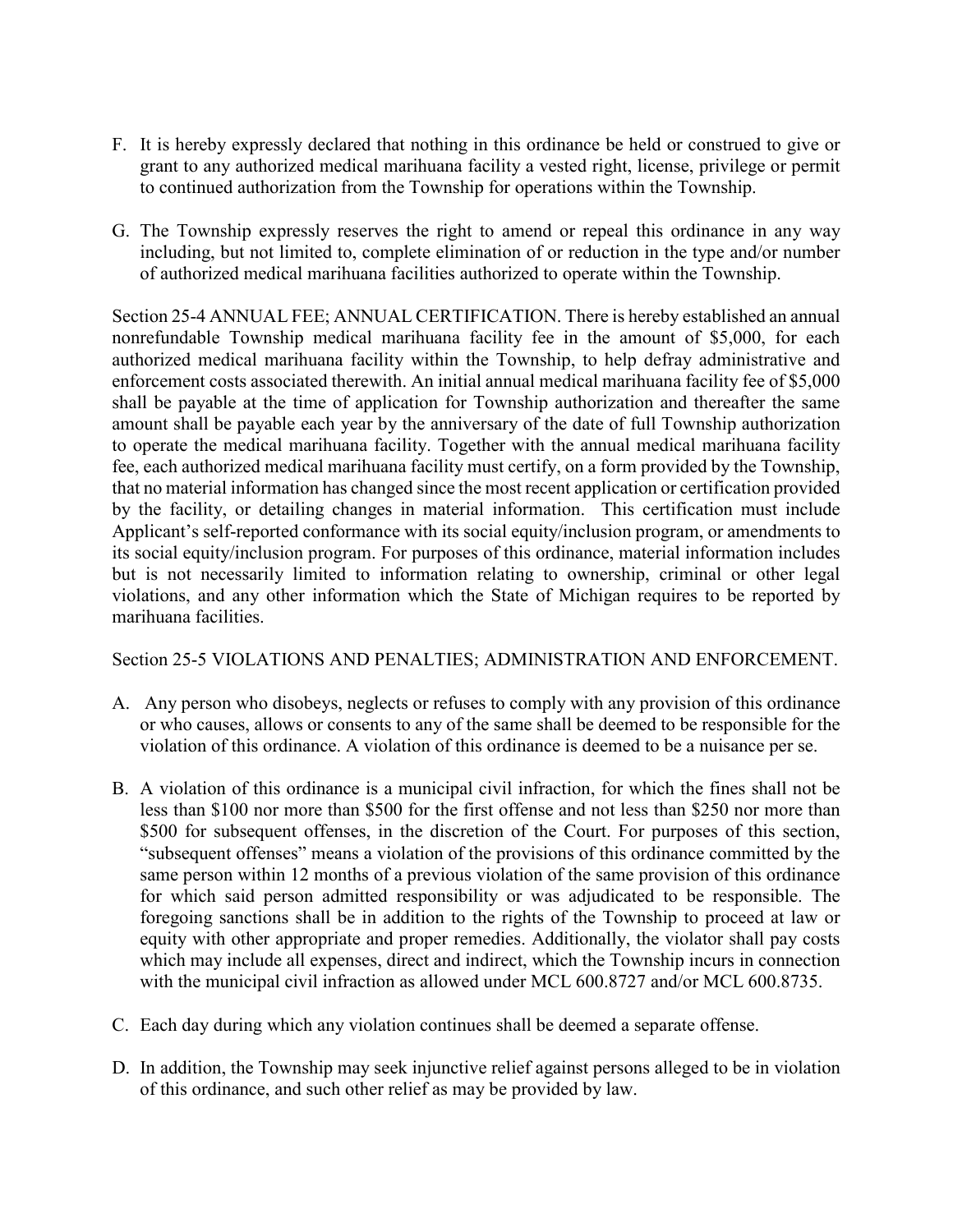E. This ordinance shall be administered and enforced by the Ordinance Enforcement Officer, any Township police officer, or by such other person(s) as designated by the Township Board from time to time.

Section 25-6 SEVERABLITY. The provisions of this ordinance are hereby declared to be severable. If any clause, sentence, word, section or provision is hereafter declared void or unenforceable for any reason by a court of competent jurisdiction, it shall not affect the remainder of such ordinance which shall continue in full force and effect. The provisions herein shall be construed as not interfering or conflicting with the statutory regulations for licensing marihuana facilities pursuant to the State Marihuana Laws, as may be amended.

Section 25-7 REPEALER. All ordinance or parts of ordinances in conflict herewith are hereby repealed.

Section 25-8 EFFECTIVE DATE. This ordinance shall take effect thirty days after publication.

## ARTICLE II ADULT USE/RECREATIONAL MARIHUANAESTABLISHMENTS.

Section 25-9 DEFINITIONS. Words used herein shall have the definitions as provided for in Michigan Medical Marihuana Act, MCL333.26421, et seq.; the Marihuana Facilities Licensing Act, MCL 333.27101 et seq.; and the Marihuana Tracking Act, MCL333.27901 et seq.; and Michigan Regulation and Taxation of Marihuana Act, MCL 333.27951 et seq., as may be amended (the "State Marihuana Laws").

## Section 25-10 AUTHORIZED ESTABLISHMENTS.

- A. The following marihuana establishments may be authorized to operate within the Township by the holder of a state operating license, subject to compliance with the State Marihuana Laws, as may be amended, the Rules promulgated thereunder and this ordinance:
	- (1) An unlimited number of growers shall be authorized in the Township, including Class A and Class B growers.
	- (2) An unlimited number of processors shall be authorized in the Township.
	- (3) An unlimited number of retailers shall be authorized in the Township.
	- (4) An unlimited number of safety compliance facilities shall be authorized in the Township.
	- (5) An unlimited number of secure transporters shall be authorized in the Township.
	- (6) Zero microbusinesses shall be authorized in the Township.
- B. After receiving all required Township zoning approval, Applicants shall submit a marihuana permit application, any required supporting materials, including the Applicant's social equity/inclusion program, and the fee to the Clerk's Office.
- C. The Clerk's Office will grant the marihuana establishment licensing permit and execute an Attestation for the Applicant to submit to the state.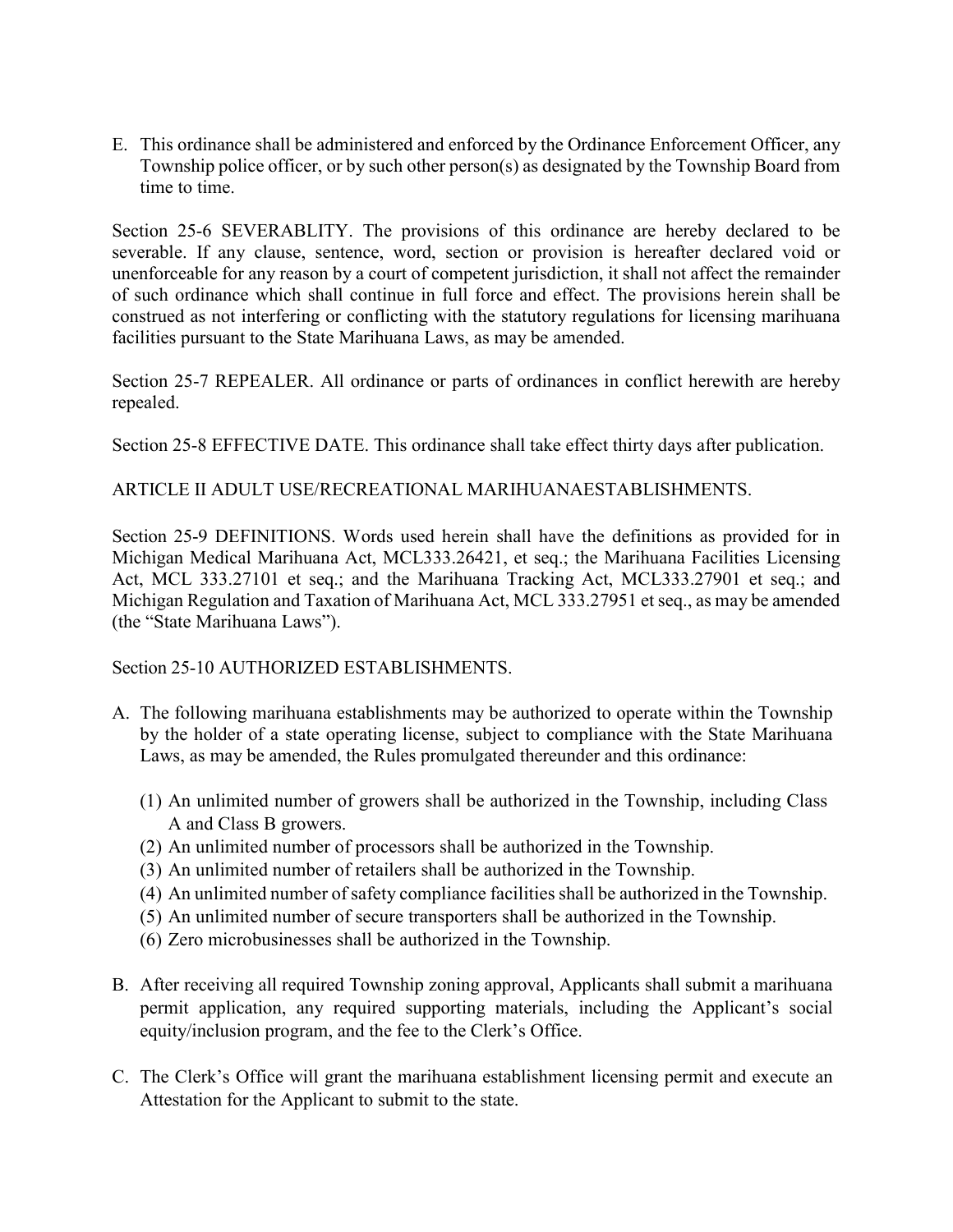- D. An Applicant shall provide proof to the Clerk that the Applicant has received a state operating license for the marihuana establishment in the Township, to the Clerk.
- E. If an Applicant fails to obtain a state operating license within one year of receiving attestation from the Clerk, the Township permit shall be automatically cancelled by the Clerk. The Township Board shall have the authority to extend the deadline to obtain full authorization for up to two additional six-month periods on written request of the Applicant, which must be made at least 30, but not more than 45 days prior to the automatic cancellation, upon the reasonable discretion of the Township Board finding good cause for the extension.

## Section 25-11 REGULATIONS FOR OPERATION.

- A. An authorized marihuana establishment shall only be operated within the Township by the holder of a state operating license issued pursuant to the State Marihuana Laws, as may be amended, and the Rules promulgated thereunder. The establishment shall only be operated as long as the state operating license remains in effect.
- B. Prior to operating an authorized marihuana establishment within the Township pursuant to a state operating license, the establishment must comply with all applicable zoning regulations. The establishment shall only be operated as long as it remains in compliance with all applicable zoning ordinance regulations.
- C. Prior to operating an authorized marihuana establishment within the Township pursuant to a state operating license, the establishment must comply with all Township construction and building ordinances, all other Township ordinances specifically regulating marihuana establishments, and generally applicable Township police power ordinances. The establishment shall only be operated as long as it remains in compliance with all such ordinances now in force or which hereinafter may be established or amended.
- D. An authorized marihuana establishment shall consent to inspection of the establishment by Township officials and the Pittsfield Township Police Department during hours of operation to verify compliance with this ordinance.
- E. If at any time an authorized marihuana establishment violates this ordinance the Township Board may request that the state revoke or refrain from renewing the establishment's state operating license. Once such state operating license is revoked or fails to be renewed, the Clerk shall cancel the Township authorization.
- F. It is hereby expressly declared that nothing in this ordinance be held or construed to give or grant to any authorized marihuana establishment a vested right, license, privilege or permit to continued authorization from the Township for operations within the Township.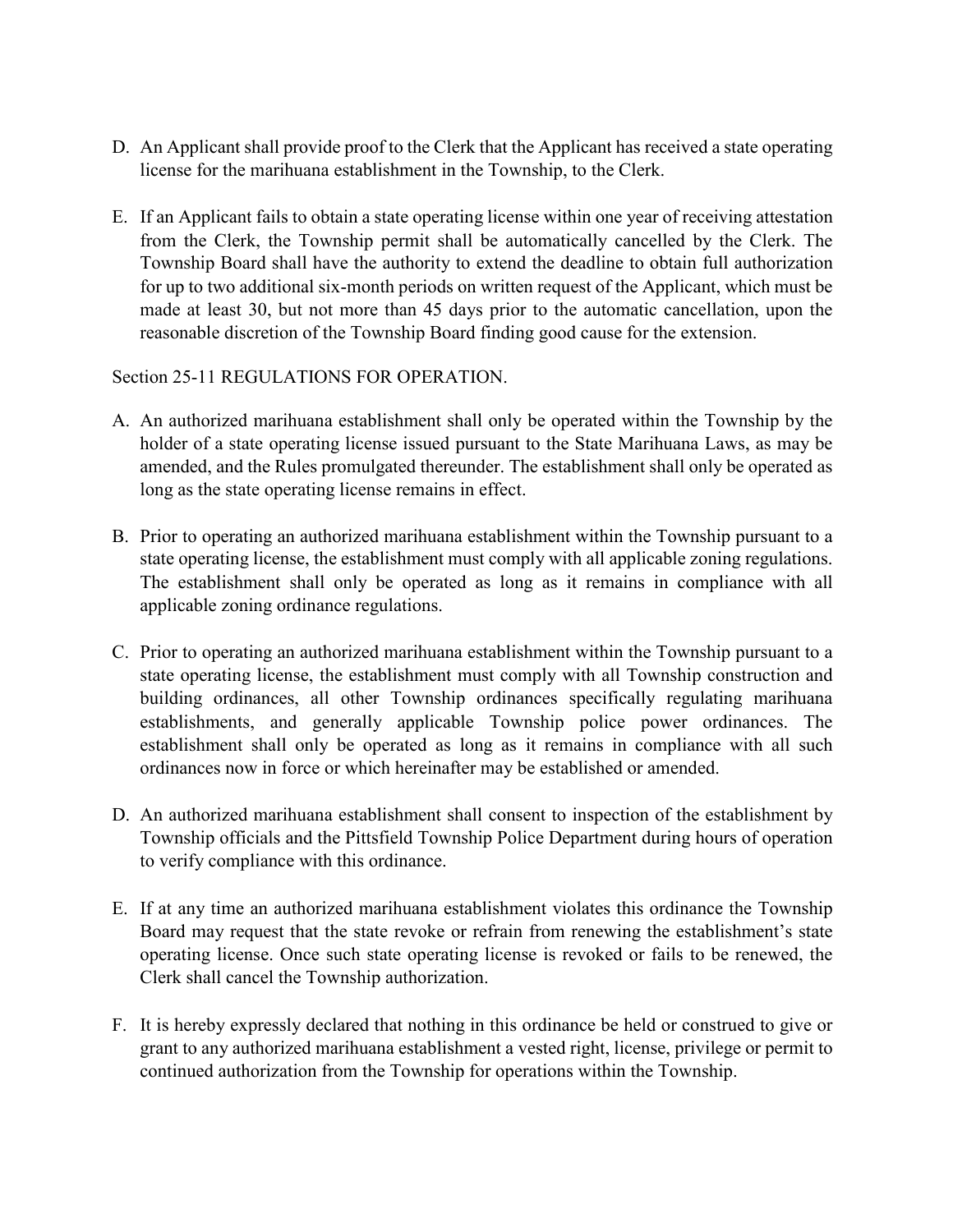G. The Township expressly reserves the right to amend or repeal this ordinance in any way including, but not limited to, complete elimination of or reduction in the type and/or number of authorized marihuana establishments authorized to operate within the Township.

Section 25-12 ANNUAL FEE; ANNUAL CERTIFICATION. There is hereby established an annual nonrefundable Township marihuana establishment fee in the amount of \$5,000, for each authorized marihuana establishment within the Township, to help defray administrative and enforcement costs associated therewith. An initial annual marihuana establishment fee of \$5,000 shall be payable at the time of application for Township authorization and thereafter the same amount shall be payable each year by the anniversary of the date of full Township authorization to operate the marihuana establishment. Together with the annual marihuana establishment fee, each authorized marihuana establishment must certify, on a form provided by the Township, that no material information has changed since the most recent application or certification provided by the establishment, or detailing changes in material information. This certification must include Applicant's self-reported conformance with its social equity/inclusion program, or amendments to its social equity/inclusion program. For purposes of this ordinance, material information includes but is not necessarily limited to information relating to ownership, criminal or other legal violations, and any other information which the State of Michigan requires to be reported by marihuana facilities.

Section 25-13 VIOLATIONS AND PENALTIES; ADMINISTRATION AND ENFORCEMENT.

- A. Any person who disobeys, neglects or refuses to comply with any provision of this ordinance or who causes, allows or consents to any of the same shall be deemed to be responsible for the violation of this ordinance. A violation of this ordinance is deemed to be a nuisance per se.
- B. A violation of this ordinance is a municipal civil infraction, for which the civil fines shall not be less than \$100 nor more than \$500 for the first offense and not less than \$250 nor more than \$500 for subsequent offenses, in the discretion of the Court. For purposes of this section, "subsequent offenses" means a violation of the provisions of this ordinance committed by the same person within 12 months of a previous violation of the same provision of this ordinance for which said person admitted responsibility or was adjudicated to be responsible. The foregoing sanctions shall be in addition to the rights of the Township to proceed at law or equity with other appropriate and proper remedies. Additionally, the violator shall pay costs which may include all expenses, direct and indirect, which the Township incurs in connection with the municipal civil infraction as allowed under MCL 600.8727 and/or MCL 600.8735.
- C. Each day during which any violation continues shall be deemed a separate offense.
- D. In addition, the Township may seek injunctive relief against persons alleged to be in violation of this ordinance, and such other relief as may be provided by law.
- E. This ordinance shall be administered and enforced by the Ordinance Enforcement Officer, any Township police officer, or by such other person(s) as designated by the Township Board from time to time.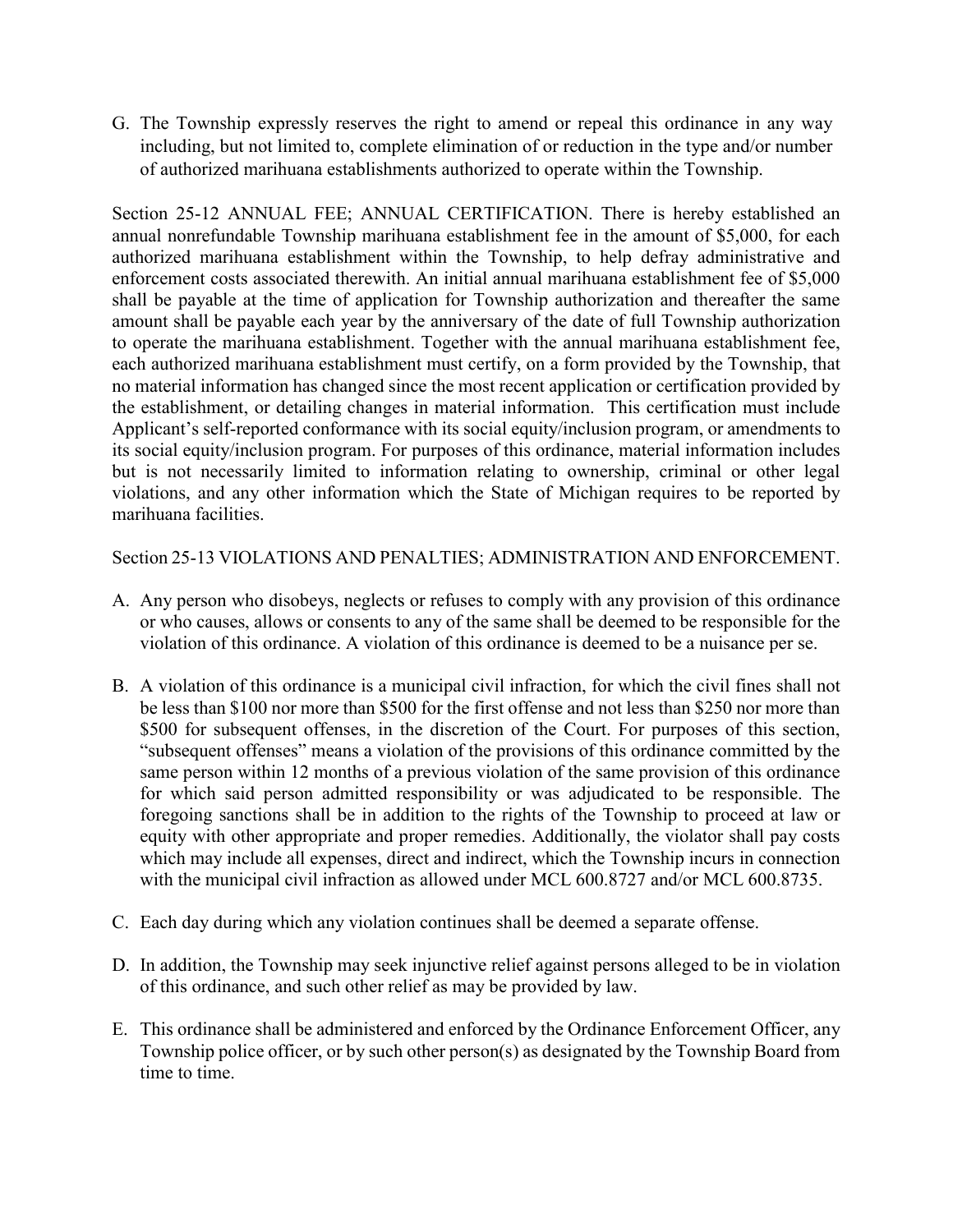Section 25-14 SEVERABLITY. The provisions of this ordinance are hereby declared to be severable. If any clause, sentence, word, section or provision is hereafter declared void or unenforceable for any reason by a court of competent jurisdiction, it shall not affect the remainder of such ordinance which shall continue in full force and effect. The provisions herein shall be construed as not interfering or conflicting with the statutory regulations for licensing marihuana facilities pursuant to the State Marihuana Laws, as may be amended.

Section 25-15 REPEALER. All ordinance or parts of ordinances in conflict herewith are hereby repealed.

Section 25-16 EFFECTIVE DATE. This ordinance shall take effect thirty days after publication.

| Michelle Anzaldi<br>Charter Township of Pittsfield Clerk                                                                      |        | Mandy Grewal<br>Charter Township of Pittsfield Supervisor                                      |        |
|-------------------------------------------------------------------------------------------------------------------------------|--------|------------------------------------------------------------------------------------------------|--------|
| Dated:                                                                                                                        | , 2022 | Dated:                                                                                         | . 2022 |
| Planning Commission Public Hearing:<br>First Reading:<br>Adoption:<br>Posted:<br>Final Publication:<br><b>Effective Date:</b> |        | April 7, 2022<br>May 11, 2022<br>May 25, 2022<br>May 27, 2022<br>May 29, 2022<br>June 28, 2022 |        |